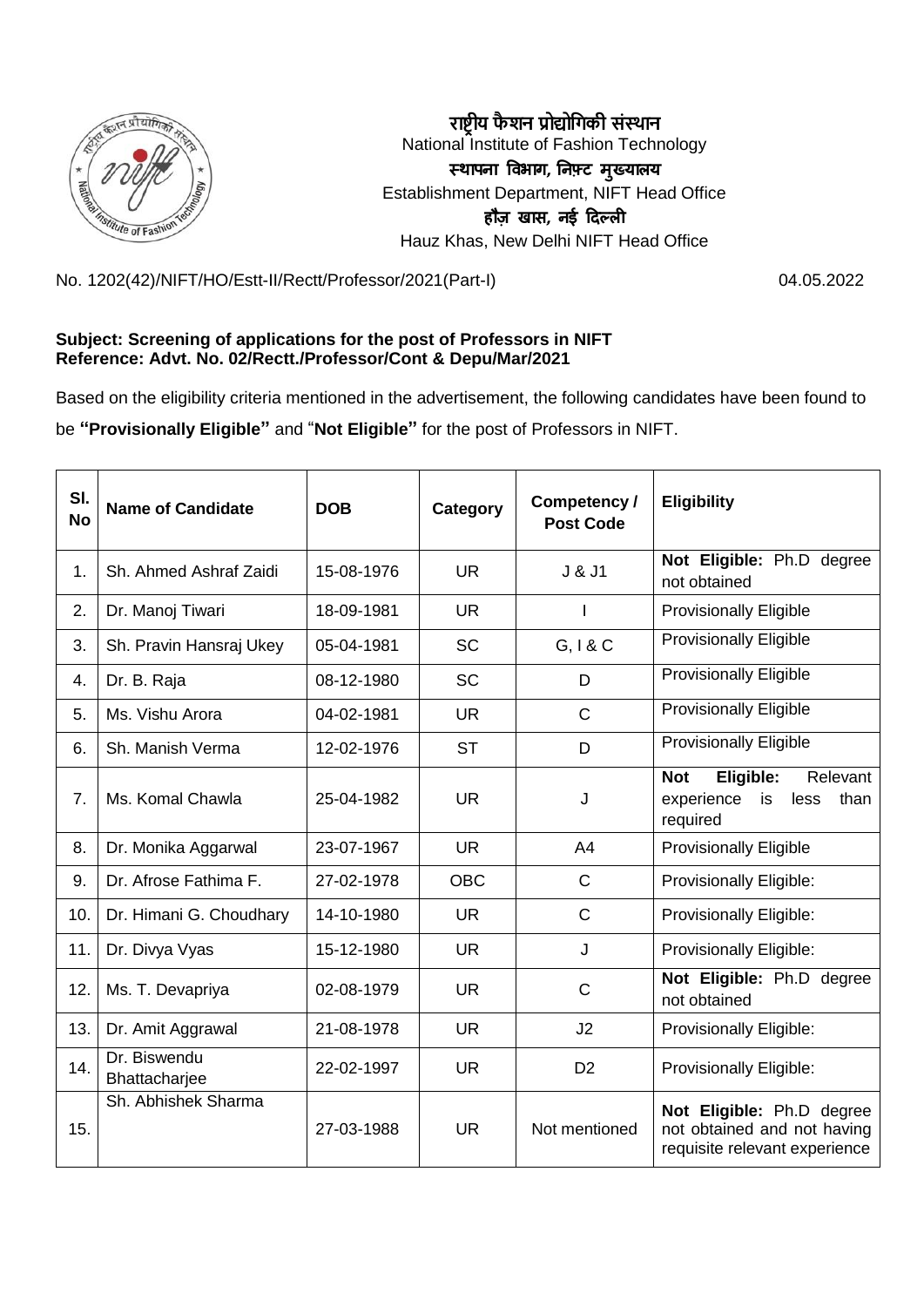| 16. | Sh. Santosh Kumar Jha             | 18-02-1979 | <b>UR</b>  | J2 & A6        | Not Eligible: Ph.D degree<br>not obtained and not having<br>requisite relevant experience                    |
|-----|-----------------------------------|------------|------------|----------------|--------------------------------------------------------------------------------------------------------------|
| 17. | Mr. Mangesh Rajaram<br>Jadhav     | 20-06-1978 | <b>SC</b>  | J              | Not Eligible: Qualification<br>(Ph.D) and experience as<br><b>Sales</b><br>Manager<br>is<br>not<br>relevant. |
| 18. | Sh. Rahul Chandra                 | 05-08-1975 | <b>UR</b>  | J2             | Provisionally Eligible:                                                                                      |
| 19. | Ms. Rena Mehta                    | 22-07-1983 | <b>UR</b>  | C              | Not Eligible: Not having 15<br>years exp.(14Y, 02M 03 D) +<br>year research as PG<br>student not counted.    |
| 20. | Dr. Bal Govind                    | 05-12-1976 | <b>OBC</b> | D <sub>2</sub> | Provisionally Eligible:                                                                                      |
| 21. | Ms. Sudeshna Sil                  | 16-03-1980 | <b>OBC</b> | A4             | Not Eligible: Ph.D degree<br>not obtained and not having<br>requisite relevant experience                    |
| 22. | Dr. Sarvani Vaddi                 | 25-12-1973 | <b>OBC</b> | $\mathsf{C}$   | Provisionally Eligible:                                                                                      |
| 23. | Dhananjay Kumar                   | 14-01-1989 | <b>OBC</b> | A, A2, A6 & B  | Not Eligible: Ph.D degree<br>not obtained and not having<br>requisite relevant experience                    |
| 24. | Dr. Harleen Sahni                 | 24-09-1971 | <b>UR</b>  | J              | Provisionally Eligible:                                                                                      |
| 25. | Dr. Priti M Gadhavi               | 10-06-1981 | <b>UR</b>  | J              | Provisionally Eligible:                                                                                      |
| 26. | Dr. Anunita Rangra                | 06-04-1975 | <b>SC</b>  | A <sub>1</sub> | Provisionally Eligible:                                                                                      |
| 27. | Sh. Soumik Halder                 | 07-03-1980 | <b>UR</b>  | A              | Not Eligible: Ph.D degree<br>not obtained                                                                    |
| 28. | Sh. Toni Sharma                   | 01-06-1974 | <b>UR</b>  | J              | Not Eligible: Ph.D degree<br>not obtained                                                                    |
| 29. | Ms. Nilima Regina Topno           | 09-09-1976 | <b>ST</b>  | A(BCD)         | Not Eligible: Ph.D degree<br>not obtained                                                                    |
| 30. | Dr. Dholakia Kruti Lalit<br>Kumar | 01-01-1980 | <b>UR</b>  | Not mentioned  | Not having<br>Not Eligible:<br>requisite<br>relevant<br>experience.                                          |
| 31. | Dr. Ruchika Dawar                 | 26-08-1977 | <b>UR</b>  | J2             | Provisionally Eligible:                                                                                      |
| 32. | Dr. Japjee Kaur Kohli             | 20-11-1975 | <b>UR</b>  | $\mathsf{C}$   | Provisionally Eligible:                                                                                      |
| 33. | Sh. Anant Kumar Sahu              | 11-11-1974 | <b>UR</b>  | B/B2           | Not Eligible:<br>Not having<br>requisite<br>relevant<br>experience.                                          |
| 34. | Ms. Sweta Ranjan<br>Sharma        | 15-12-1976 | <b>SC</b>  | A              | Not Eligible: Ph.D degree<br>not obtained                                                                    |
| 35. | Sh. Soma. Hari Prasad             | 09-01-1974 | <b>EWS</b> | J/J3           | Provisionally Eligible:                                                                                      |
| 36. | Dr. Chitta Ranjan Sahoo           | 30-06-1982 | <b>OBC</b> | B/B2           | Not Eligible: Not having<br>requisite<br>relevant<br>experience.                                             |
| 37. | Mr. Telekar Sunil<br>Changdev     | 08-08-1975 | <b>UR</b>  | Α              | Provisionally Eligible:                                                                                      |
| 38. | Dr. Vidya Rakesh                  | 06-07-1973 | SC         | $\mathsf{I}$   | Provisionally Eligible:                                                                                      |
| 39. | Dr. Smriti Yadav                  | 03-01-1977 | OBC        | $\mathsf C$    | Provisionally Eligible:                                                                                      |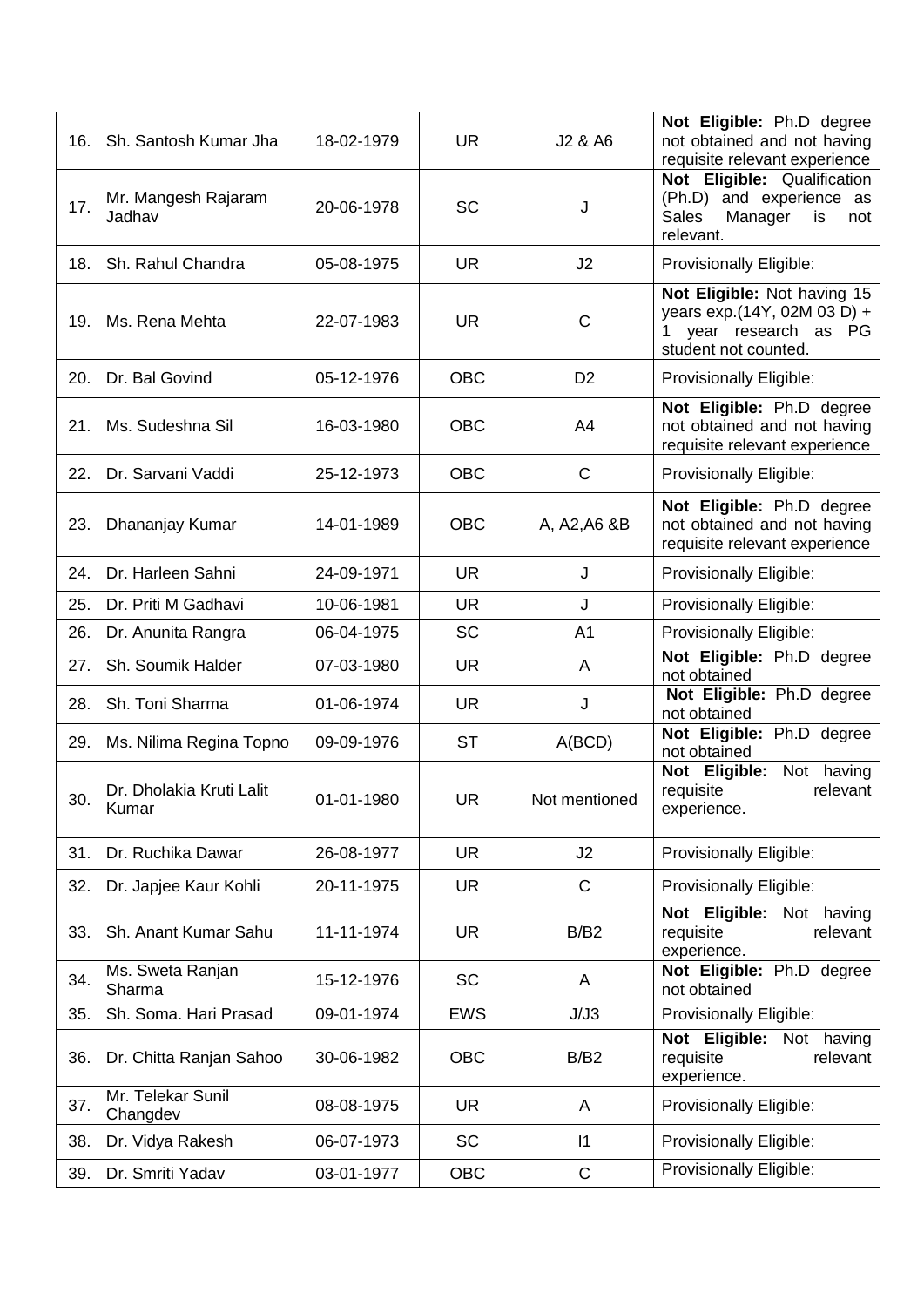| 40. | Dr. Rakhi Wahee Pratap              | 27-03-1973 | <b>UR</b>  | A4             | Provisionally Eligible:                                                                                                                                         |
|-----|-------------------------------------|------------|------------|----------------|-----------------------------------------------------------------------------------------------------------------------------------------------------------------|
| 41. | Sh. Yuvraj Garg                     | 18-02-1982 | <b>UR</b>  | $\mathsf{I}$   | Provisionally Eligible:                                                                                                                                         |
| 42. | Sh. M. KrishnaKumar                 | 17-04-1972 | <b>OBC</b> | A, J           | Provisionally Eligible:                                                                                                                                         |
| 43. | Ms. Smita Singh                     | 08-06-1977 | <b>UR</b>  | J              | Eligible:<br>Irrelevant<br><b>Not</b><br>educational qualification, not<br>matching with the faculty<br>competency/<br>post<br>code<br>applied                  |
| 44. | Sh. Pascal Mario<br>Kmenlang Pathaw | 08-06-1992 | <b>ST</b>  | A6 & B         | Not Eligible: Ph.D degree<br>not obtained                                                                                                                       |
| 45. | Dr. Ramanadhula<br>Emmanuel         | 18-08-1972 | <b>SC</b>  | J2             | Provisionally Eligible:                                                                                                                                         |
| 46. | Dr. Shipra Sharma                   | 27-12-1973 | <b>UR</b>  | J              | Provisionally Eligible:                                                                                                                                         |
| 47. | Dr. Yaseer Ahmad Mir                | 04-09-1985 | <b>UR</b>  | C, D3 & J      | <b>Provisionally Eligible:</b><br>Subject to submission of<br>required<br>documents<br>viz.<br>of company,<br>Registration<br>audited account, PAN, TIN,<br>etc |
| 48. | Sh. R. Ramachandran                 | 03-04-1975 | <b>UR</b>  | G & J          | <b>Provisionally Eligible</b>                                                                                                                                   |
| 49. | Mr. Satyendra Kumar<br>Mishra       | 01-07-1979 | <b>UR</b>  | A <sub>6</sub> | Not Eligible: Ph.D degree<br>not obtained                                                                                                                       |
| 50. | Dr. Sanjay Jaiswal                  | 11-03-1972 | <b>OBC</b> | B              | Not Eligible: Not relevant<br>experience                                                                                                                        |
| 51. | Mr. Amit Kumar Anjanee              | 06-04-1977 | <b>OBC</b> |                | <b>Provisionally Eligible</b>                                                                                                                                   |
| 52. | Ms. Deepti Sharma                   | 09-03-1968 | <b>UR</b>  | Not mentioned  | Not Eligible: Over-age                                                                                                                                          |
| 53. | Shri Uddesh Sahare                  | 01-07-1994 | <b>SC</b>  | $\mathsf C$    | Not Eligible: Ph.D degree<br>not obtained<br>And less experience.                                                                                               |
| 54. | Ms. Hina Qazi                       | 17-03-1980 | <b>UR</b>  | C & A          | Not Eligible: Ph.D degree<br>not obtained                                                                                                                       |
| 55. | Ms. Akansha Chaudhary               | 02-08-1994 | <b>SC</b>  | A, A5 & J5     | Not Eligible: Ph.D degree<br>not obtained                                                                                                                       |
| 56. | Dr. Vishaka Agarwal                 | 04-09-1972 | UR.        | A <sub>6</sub> | <b>Provisionally Eligible:</b><br>Subject to submission<br>of<br><b>Orders</b><br>in<br>of<br>support<br>experience in NIFT 2. Proof<br>of duration with DII.   |
| 57. | Ms. Sukriti Gupta                   | 02-08-1993 | <b>UR</b>  | $B, C, I$ & J  | Not Eligible: Ph.D degree<br>not obtained<br>and less experience                                                                                                |
| 58. | Ms. Sanjutha Jagadish               | 02-01-1992 | <b>OBC</b> | A6             | Not Eligible: Ph.D degree<br>not obtained<br>and less experience                                                                                                |
| 59. | Ms. Shalini Goel                    | 19-11-1977 | <b>UR</b>  | B              | Not Eligible: Ph.D degree<br>not obtained                                                                                                                       |